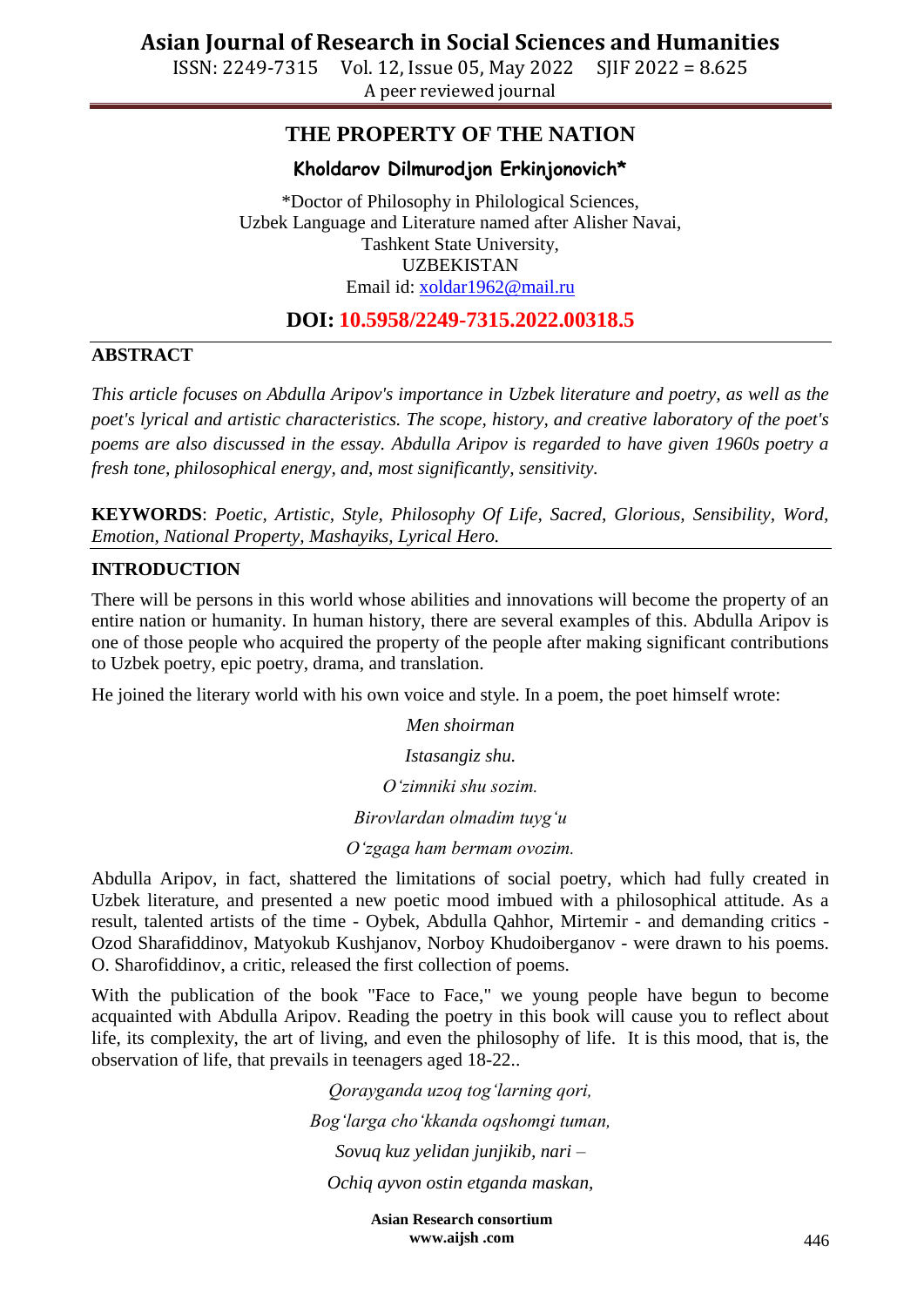ISSN: 2249-7315 Vol. 12, Issue 05, May 2022 SJIF 2022 = 8.625 A peer reviewed journal

*Do'stginam, xayolan quchaman seni,*

*Xazon davrasida kutaman seni<sup>1</sup> .*

It is self-evident that in the mind of a teenager on the verge of a wonderful life, his knowledge of life philosophy begins to form. The freedom of being in the arms of parents, the delights of being with friends and the trials of life begin to be considered. In keeping with the poet's philosophy of life, the poet emphasizes the logic that the world is fleeting, with both rewards and losses. "Mother," for example, is a poem by the poet.:

> *Balki sening qabring uzra, Ko'karganda gul-chechak Ostonamga qadam qo'yar Sen istagan kelinchak. Balki uning yo'llariga Kimdir gul ham sochadir, Balki munis opajonim Kel, deb quchoq ochadir. Balki do'stlar davrasida Kamim bo'lmas hech qachon, Lekin seni o'sha damda Qaydan topay,onajon...<sup>2</sup>*

"I have composed a poem devoted to my mum for a long time," Abdulla Aripov stated in an interview with Mirpolat Mirzo. I'm not allowed to discuss my feelings at that moment. However, I did not write this poem for publication. Grief can never be a man's banner. For two years, I didn't publish the poem. Because I was the third of three sisters. Though they read this poem, it will be like if my mother has died a second time for them... "(Mirpolat Mirzo.)" I announced afterwards. A rainbow like you is high and immortal...- A. Aripov, "World Literature," No. 3, Page 121).

There are many poems written about the sanctity and glory of the homeland. However, A. Aripov's poem about the Motherland, written in a simple, fluent style, fascinates the reader:

> *Seni Chingiz g'azabga to'lib, Yo'qotmoqchi bo'ldi dunyodan. Jaloliddin samani bo'lib, Sakrab o'tding Amudaryodan. Sensan o'shal samanim manim, O'zbekiston-vatanim mani<sup>3</sup> .*

"In those days, the entire Soviet Union was exalted and sung as a motherland," the author remarked of the poem's creation. "Then - what about Uzbekistan?" I thought in this situation. The issue came up. And throughout the poem, the question "Uzbekistan is my homeland!" is posed. This is a fascinating detail. "I say this day - it's mine, mine," there was a phrase in the poem devoted to the great master. "I say this day - it's mine, mine," it was proclaimed under duress. "At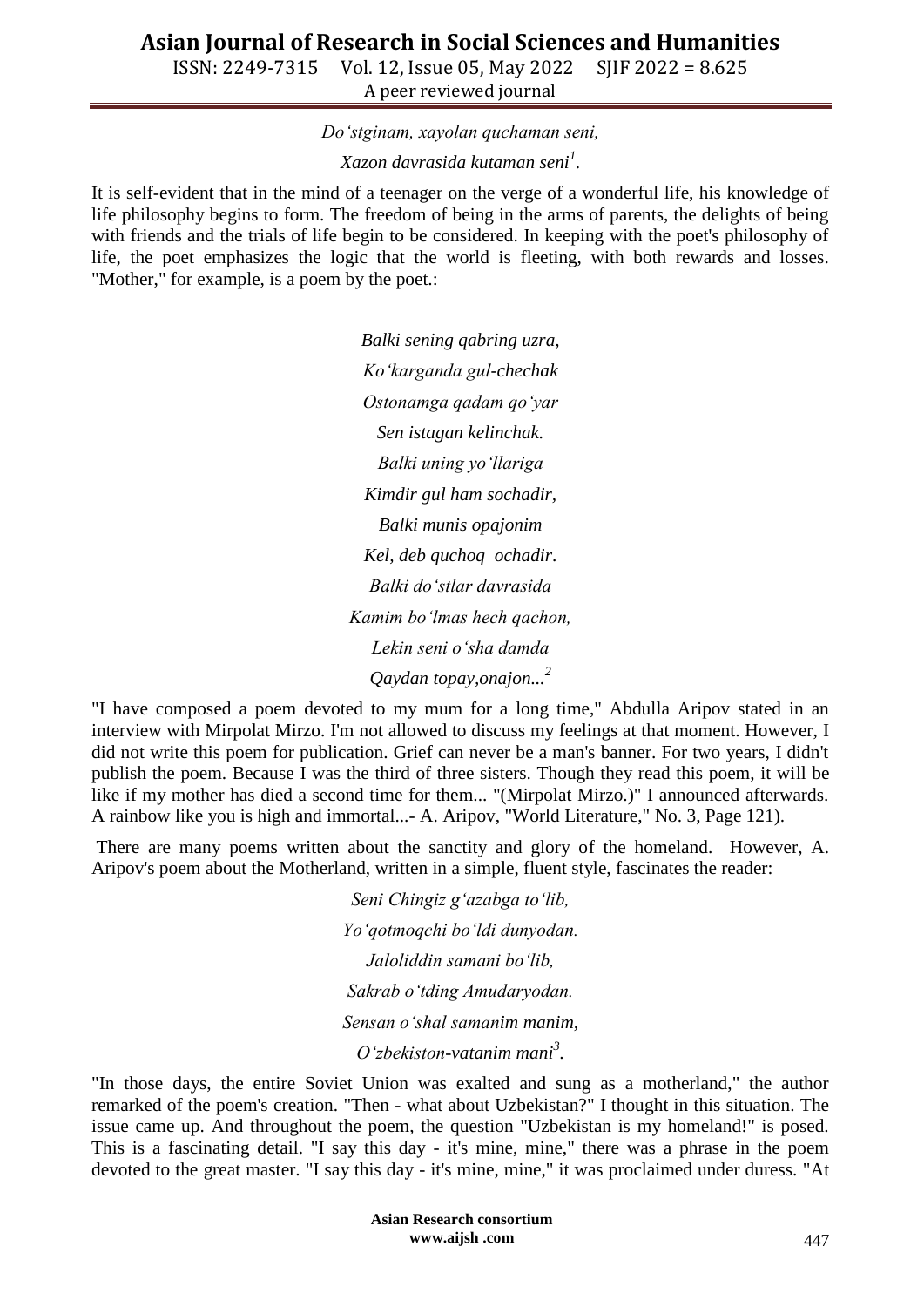ISSN: 2249-7315 Vol. 12, Issue 05, May 2022 SJIF 2022 = 8.625 A peer reviewed journal

the time, we didn't have the legal right to name our great grandfather mine!" p. 128) (World Literature, No. 3, 2011).

Teacher Ozod Sharafiddinov's article "There are many poems, but a poet?" Was published in the 80's. It expresses the idea that the poet should have a status as a citizen, live with the pain of the people, have a philosophy that he wants to tell the reader.

> *Shoir qalamida hasratlar qat-qat, Shoirni chulg'aydi o'ylar daf'atan. Yashab qolarmikan she'rim oqibat? Ozod bo'larmikan notavon Vatan?<sup>4</sup>*

It took a heart the size of a horse's head to utter it, especially considering the poem was penned in the 1970s. The Soviet Union was referred to as "home" in the preceding discourse. The words "independence" could not be used at the time. The poem was titled "Nekrasov's grief" by A. Aripov and expressed his deepest feelings.

In the Chinese poet, there will be sensitivity. What is the definition of sensitivity? It denotes a social uprising against injustices. Abdulla Aripov revolted in a similar way. Whatever the surroundings, whatever the regime, that revolt will continue to grow from the layers of the artist's creations. This rebellion is clearly seen in the poet's poem "Face to Face":

> Ha, men istiqbolni o"ylayman,balki, Unda xalq yo"liga tutashar yo"lim. Biroq "ura"larni sevmayman hali, "Ura"demaklikka qisqadir tilim.

The Soviet Union was following its program in 15 republics at the time the poem was written, and any directives issued by the party were met with chants of "Hurray!" This poem reflects Abdulla Aripov's bravery, empathy for his downtrodden compatriots, and unhappiness with the fact that life is not the same as in real life.

Munaqqid Umarali Normatov A. draws the following conclusion after analyzing many of Aripov's poems about the Motherland, the people, the motherland, and the nation: Aripov was able to rise to the highest position. The poet was accorded this high distinction.

A. Aripov has a poem "Goldfish". This poem has been interpreted differently, causing controversy. Commenting on the writing of this poem, the poet himself wrote: Like other poets, I felt sorry for those fish, and I wrote a poem called "The Golden Fish" and got into trouble. I mean, when I say filthy pool, I mean the Soviet system. I mean, there's really a saying that the rope looked like a snake to them. Here is the poem:

> Tuxumdan chiqdi-yu keltirib uni Shu loyqa hovuzga tomon otdilar. Tashlandiq ushoq yeb o"tadi kuni, Xori xas, xazonlar ustin yobdilar. Dunyoda ko"rgani shu tor hovuzcha Va mudroq tollarning achchiq xazoni. Menga alam qilar, tilla baliqcha

> > **Asian Research consortium www.aijsh .com**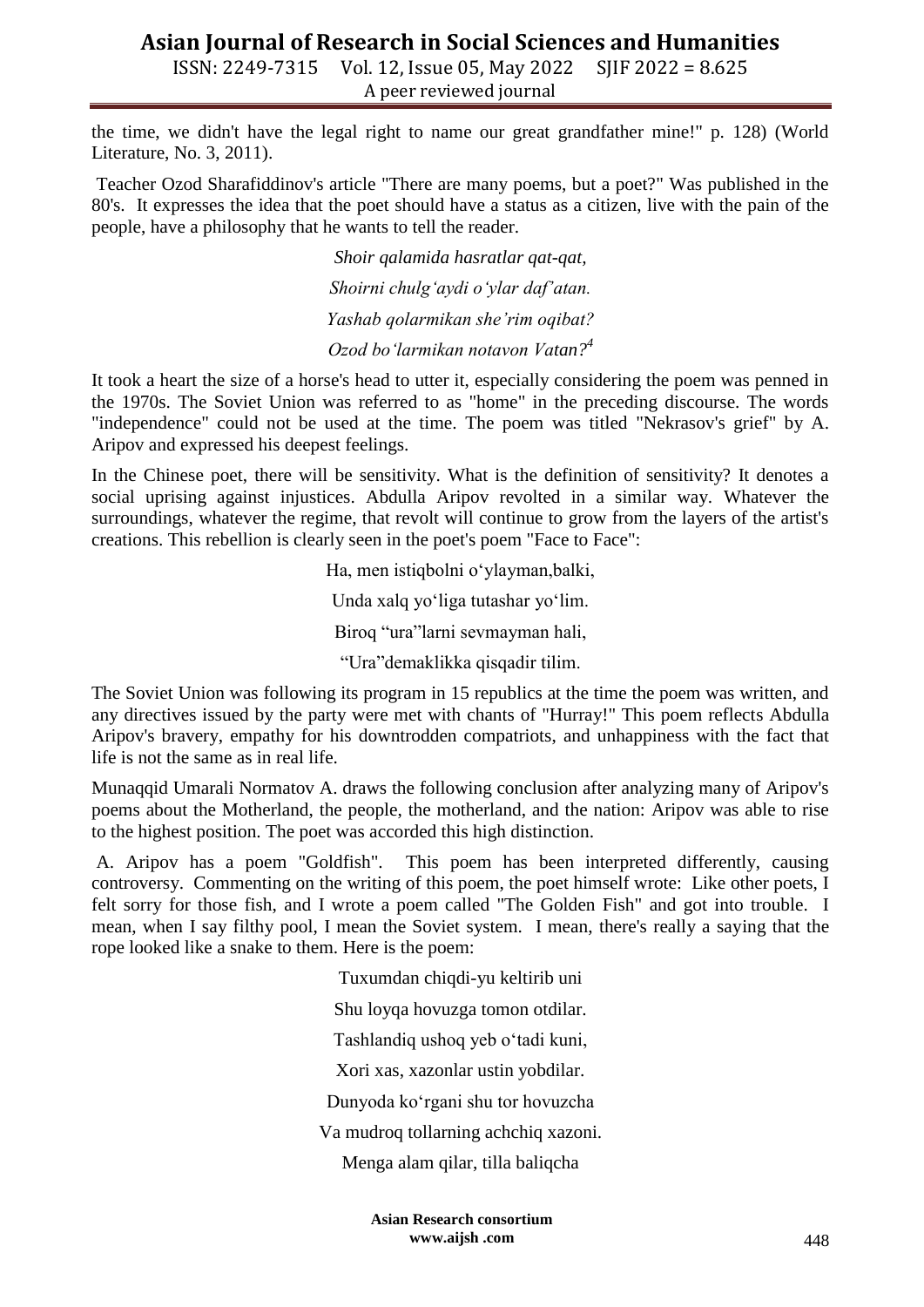ISSN: 2249-7315 Vol. 12, Issue 05, May 2022 SJIF 2022 = 8.625 A peer reviewed journal

Bir ko"lmak hovuz deb bilar dunyoni...

The topic of a work is narrowed when it is linked to a specific period or system. The creator's talent is diminished. This poem is devoted to humanity as a whole, as well as its history. There are far too many people who live in their own shells. He does not desire to modify his life or contribute to society in any way. He'll be able to adapt to the passing of time, to his life, and he'll be content with it. Systems, too, will evolve. Of course, this is our interpretation.

Many young people learn about Abdulla Aripov through the poetry "My First Love" and the song "My First Love" sung to Sherali Juraev's beat.

Kecha oqshom falakda oy bo"zarib botganda,

Zuhra yulduz miltirab, xira xanda otganda,

Ruhimda bir ma"yuslik sokinlik uyg"otganda,

Men seni esga oldim, birinchi muhabbatim,

Eslab xayolga toldim,birinchi muhabbatim.

One of the most beautiful writings about love is poetry, which is about lifelongness. "I enjoy one of Abdullah's qualities," says Abdullah Qahhor. He just writes about what he sees and knows. Indeed, this poem's literary style is suitable for young people of various ages. "The greatest love is unrequited love," according to the mashayiks, and this tremendous human love is expressed in the poetry. That is why the poem has sadness and suffering, and why it has sunk so deeply into the reader's heart.

"What would I talk about if I had an interview with Dante?" Abdulla Aripov stated in an interview. He'd be the most up-to-date of my contemporaries. I spoke with him on the issues of today's world - the good and the bad, the honest and the dishonest. Bribe-takers, criminals, envious, laganbardars, and others still dread Dante. Dante is a contemporary of ours in several ways. When we consider that the poet's dramatic epic "The Road to Heaven" was created under the influence of Dante's "Divine Comedy," it becomes clear that the artists' ideas about society and life philosophy are intertwined. The dramatic epic comes to a close as follows:

Bir rivoyat bahonayu,doston so"zladim.

Turli-tuman taqdirlarni aylab mujassam.

Odamlarga ibrat bo"lsin deya o"yladim.

### **CONCLUSION**

People's personalities may change throughout time, but human nature does not. As long as there remain people of unchanging nature, Abdulla Aripov's poems, epics, and translated works can be read. The poet's name, talent, and the emblems he created will all be exposed. We students are proud that our country owns such valuable assets. In one of the poet's poems, it is written:

O"zbekni bilmoq bo"lsang, Andijonga darhol boq.

Nomard bilan gaplashmas, u – mard bilan chin o"rtoq.

Mehnat-u ma"rifat ham Andijonga yarashgay,

Sir emas, ko"plar unga, havas bilan qarashgay.

Yes, the poet glorified courage, truly loved his nation. As long as this nation exists, its poems are also about eternity.